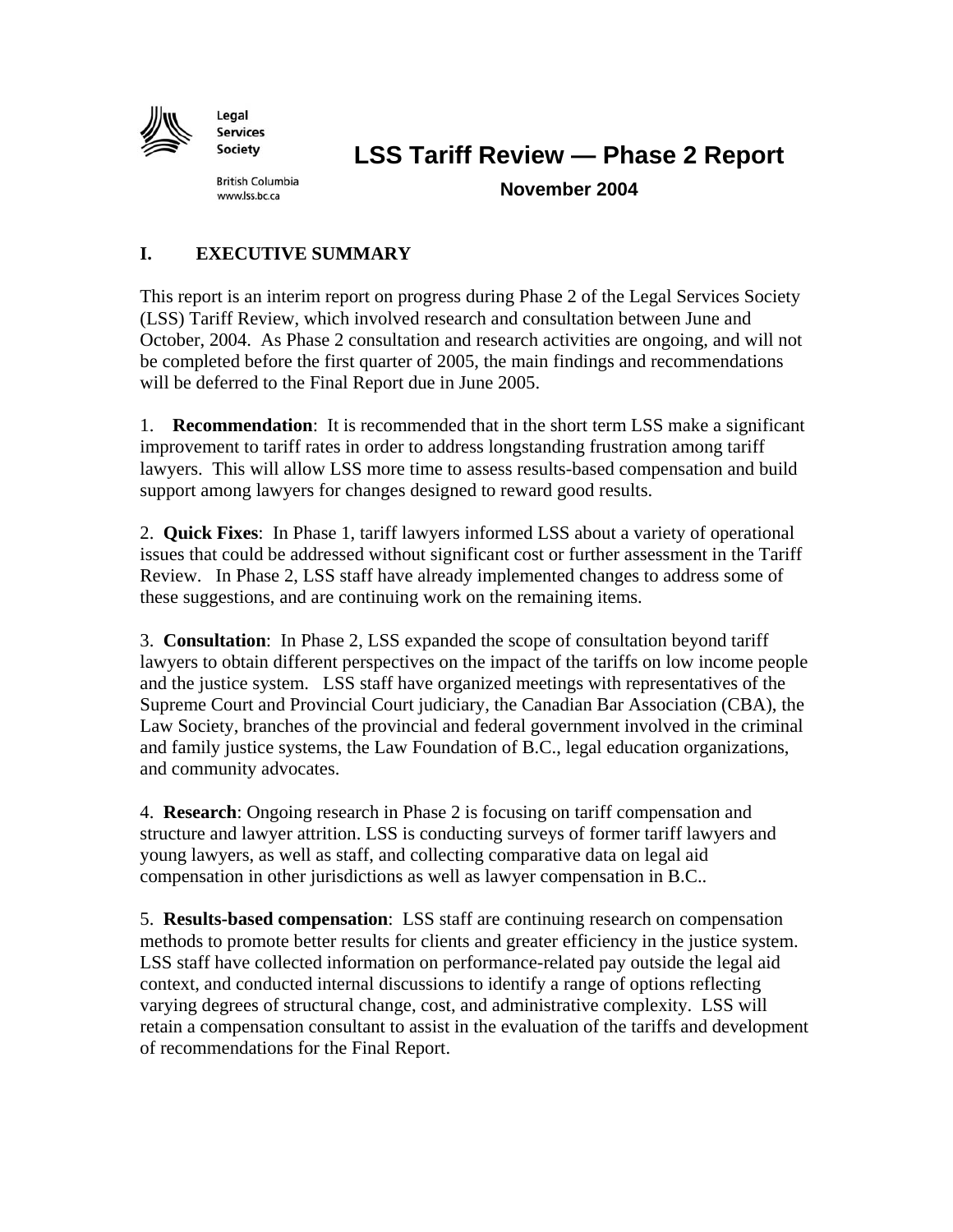### **II. BACKGROUND**

In December 2003, the LSS Board of Directors directed LSS staff to proceed with a comprehensive review of the legal aid tariffs beginning in January 2004, with a Final Report due in June, 2005. The LSS Board set the following objectives for the Tariff Review:

- *1. To establish and maintain tariffs that attract private bar lawyers who will provide quality services to meet the legal needs of LSS clients.*
- *2. To establish and maintain a tariff that promotes efficiency and effectiveness within the legal aid system and the larger justice system.*
- *3. To establish methods and criteria for regular evaluation of the tariff as an integral part of LSS administration to ensure the legal aid system is sustainable and responsive to changing needs.*

In June 2004, LSS staff delivered an interim report to the Board on Phase 1 of the Tariff Review, which consisted of consultation meetings with tariff lawyers conducted between January and May, 2004.

The current report covers Phase 2 of the Tariff Review, which has focused on consultation with justice system participants and research conducted between June and October 2004. The purpose of this report is to update the Board on progress in Phase 2 and outline the work remaining. This report is not intended as an evaluation of the results of the research and consultation process, since those activities will continue into 2005. It is expected that the findings and recommendations of the Tariff Review will be included in the Final Report, which will be delivered to the Board prior to its June, 2005 retreat. This will enable LSS staff to complete the consultation and research activities, analyze the results, and develop recommendations, including a plan for implementation. This will also enable LSS to take into account any recommendations from the family and criminal law working groups established under the Justice Review Task Force.

# **III. RECOMMENDATION**

The tariff bar is very frustrated, and the tariff review itself may have raised expectations that there will be significant improvements in tariff compensation. There is a risk that too small a step, such as a one or two percent reduction in holdbacks, will be seen as inadequate, and perhaps even insulting. The recommended course is to make a significant improvement in tariff rates, and then introduce changes geared to promoting better results after the conclusion of Phase 3. This approach will allow more time for evaluation and design of results-based compensation. At the same time, LSS can notify the tariff bar of its intention to make structural changes in the tariffs to link compensation more directly to the achievement of good results for clients.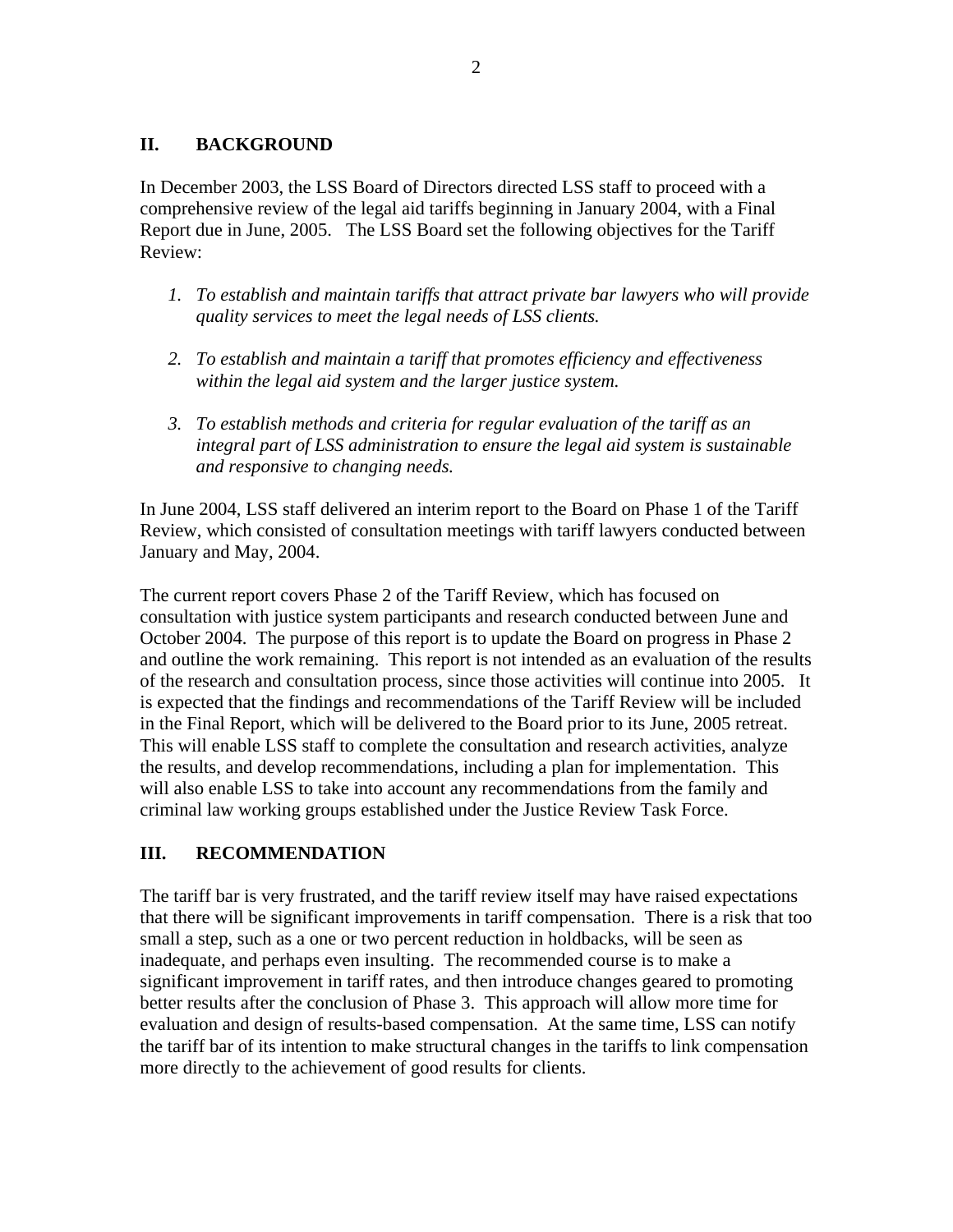# **IV. PROGRESS UPDATE**

The bulk of the work for Phase 2 revolves around two tasks: consultation with justice system participants, and research on compensation and related issues. This section outlines the work completed and identifies the work remaining for the balance of the fiscal year.

# **A. "Quick Fixes"**

Using the lawyer feedback from Phase 1, LSS compiled a list of suggested changes that could be addressed in the short term without further assessment within the Tariff Review. These are largely operational issues that do not represent a significant cost to the Society. LSS staff have reviewed the list and made appropriate changes as part of the semi-annual tariff revision. In many cases, the proposed changes concerned issues that LSS staff were already addressing as part of tariff operations and the Quality Assurance initiative. The fact that some lawyers were unaware of the Society's ongoing efforts to address their concerns, despite publication in the Legal Aid Fax and other notices, has highlighted the need to improve communication with the tariff bar.

Some examples of LSS efforts to respond to lawyer suggestions include:

### 1. Expert database

Based on tariff lawyer feedback, LSS is creating a searchable database of expert witnesses who are willing to assist legal aid clients. The database will provide tariff lawyers with a centralized, easy-to-access list of experts, thus reducing the administrative time required to research areas of expertise, locations and rates. In June 2004, LSS sent letters to 76 expert witnesses who have previously worked on legal aid matters to request updated information and obtain their consent to listing in the database. Once the list is compiled, LSS will make the database available to lawyers in the secure e-billing section of the LSS website. The target completion date is December, 2004.

#### 2. List of community resources

Lawyers suggested that LSS circulate a list of community resources that they could use to refer clients to other agencies for non-legal problems. To date, LSS has added a link on the LSS website to the on-line version of the Red Book, a list of community resources in the Lower Mainland. LSS will continue to add more resources to the LSS website as they become available.

#### 3. Continuing legal education (CLE) courses specific to legal aid

Some lawyers requested that LSS organize CLE courses tailored to the specific requirements of legal aid cases. This year, LSS has already convened a conference for Family Duty Counsel, and is currently organizing a conference with the Continuing Legal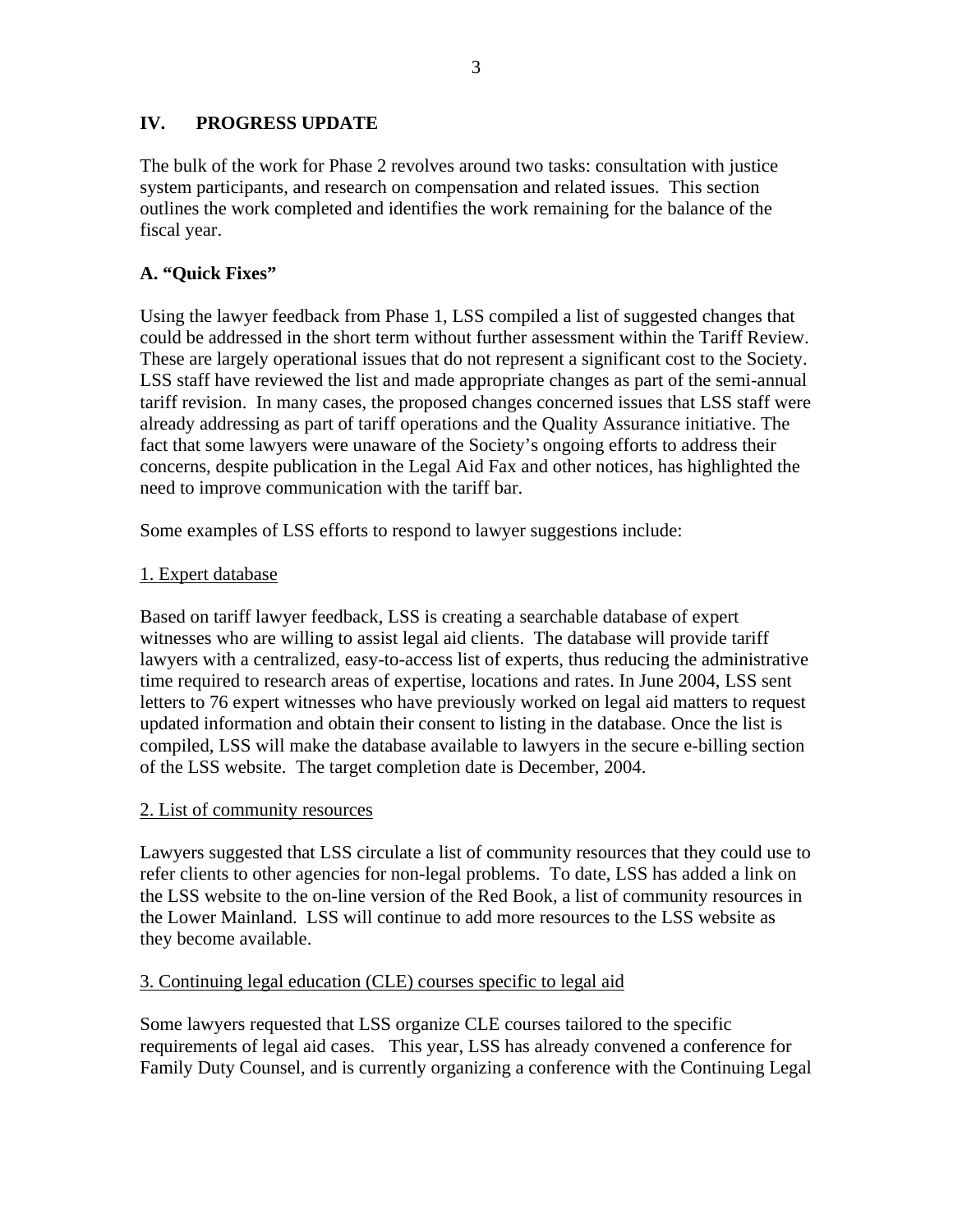Education Society (CLESBC) and the Ministry of Children and Family Development for lawyers who practice in the child protection area.

# 4. Legal resources

Lawyers suggested that LSS could enhance access to different types of case law and other resources. So far, LSS has arranged for expanded access to the CLESBC electronic case digests, so lawyers can utilize the on-line archives, and developed a sample retainer letter for family lawyers, which will be posted on the LSS website in the near future.

As Phase 2 proceeds, LSS staff will continue to review, and respond to, the operational issues tariff lawyers raised in Phase 1.

### **B. Consultation**

While Phase 1 involved consultation with the tariff bar through focus groups in the various Regional Centres, the focus in Phase 2 has shifted to legal aid stakeholders, other justice system participants, and community organizations familiar with legal aid clients. The goal is to obtain information about justice system trends, the impact of the tariffs on clients, the legal aid system, and the justice system, and to elicit suggestions about the types of changes that may be required. In keeping with lawyer feedback from Phase 1, LSS is not seeking direct input on the appropriate level of lawyer compensation, but is focusing instead on systemic problems and options for improvement. In addition to these community consultations, LSS will conduct further consultations with the private bar in 2005, by attending meetings of local subsections of the Canadian Bar Association (CBA).

LSS staff did preparatory work in the summer, but it proved difficult to schedule meetings during this period and most consultations were scheduled for the fall months.

To date, LSS staff have obtained input from the following:

- Chief Justice of B.C. Supreme Court
- Management Committee of the B.C. Provincial Court (administrative judges)
- Executive of the CBA (B.C. Branch)
- Access to Justice Committee of the Law Society of B.C.
- Family Justice Services Liaison Group
- Provincial Training Conference for Legal Advocates
- Community Legal Assistance Society
- Native Courtworkers and Counselling Association of B.C.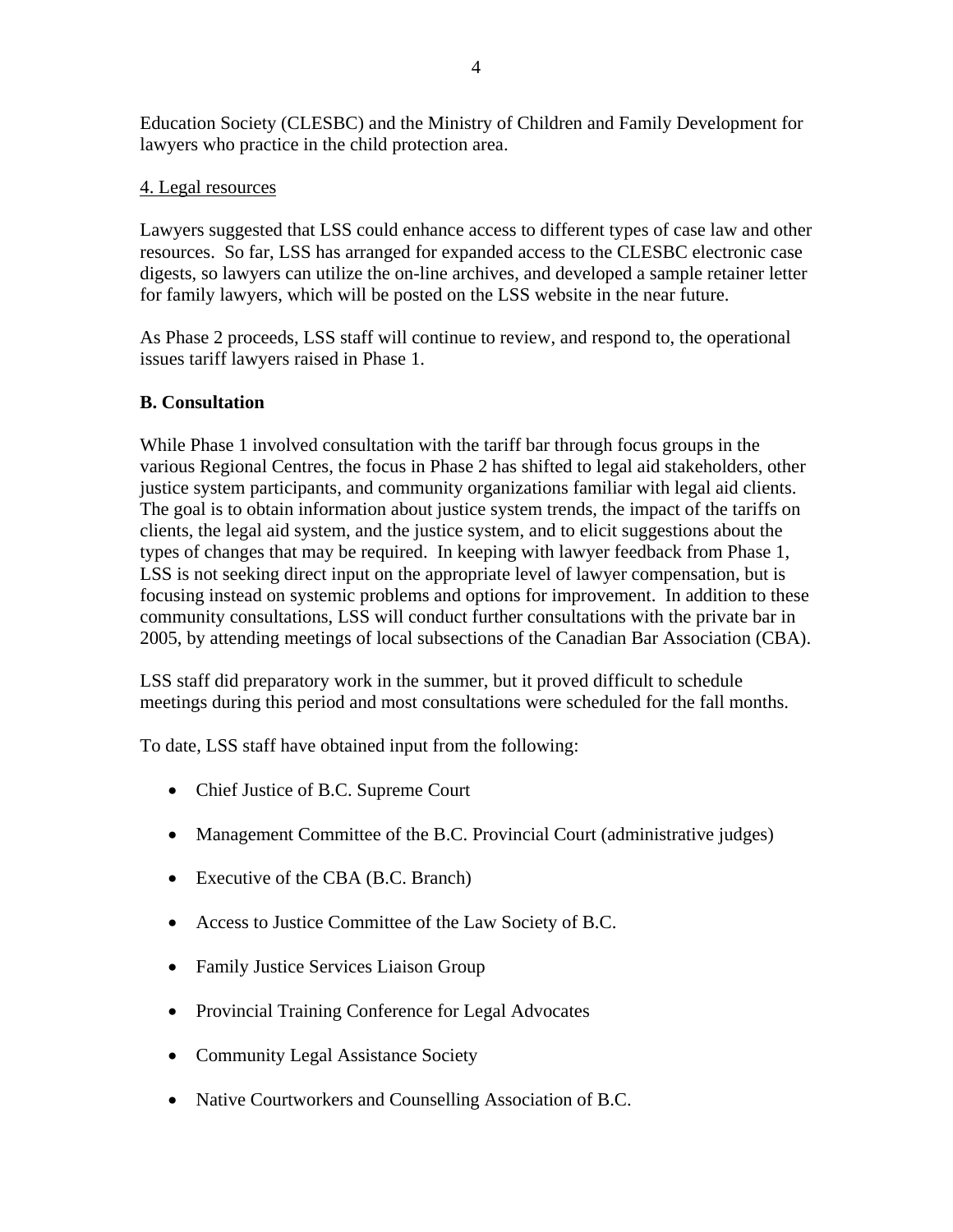- West Coast Prison Justice Society
- Department of Justice (Federal Prosecution Service)
- Ministry of Children and Family Development

In the remainder of Phase 2, LSS staff plan to meet with the following:

- Legal Educators (including representatives from the Faculties of Law at the University of B.C. and the University of Victoria; the Professional Legal Training Course; and the Continuing Legal Education Society of B.C.)
- Law Foundation Governors
- Criminal Justice Branch Ministry of Attorney General
- Court Services Judicial Case Managers
- Canadian Bar Association Local Subsections

#### **C. Research**

The Tariff Review is continuing with its research on a range of issues related to tariff compensation and structure and lawyer attrition. This research involves collecting surveys and statistics on lawyer compensation; court statistics on family and criminal cases; information on compensation and benefits for provincial and federal court judges; and information on the tariff rate, structure, and coverage for legal aid plans in other provinces and Commonwealth jurisdictions.

#### 1. Surveys

LSS has developed several surveys to help evaluate the tariff system and to investigate the underlying causes of lawyer attrition, drawing in part on survey questions used in the Legal Aid Ontario Tariff Review to frame its approach. Also, earlier in 2004, LSS conducted a Lawyer Satisfaction Survey independent of the Tariff Review to develop Board performance measures and help guide tariff operations in future years, and the Tariff Review will build on that research. To date, LSS has proceeded with surveys in three areas:

#### *1.1 Former Tariff Lawyers*

LSS is soliciting feedback from lawyers who have reduced the amount of tariff work performed in the past five years. The purpose of this survey is to gather data that indicates why the number of lawyers actively accepting cases has decreased.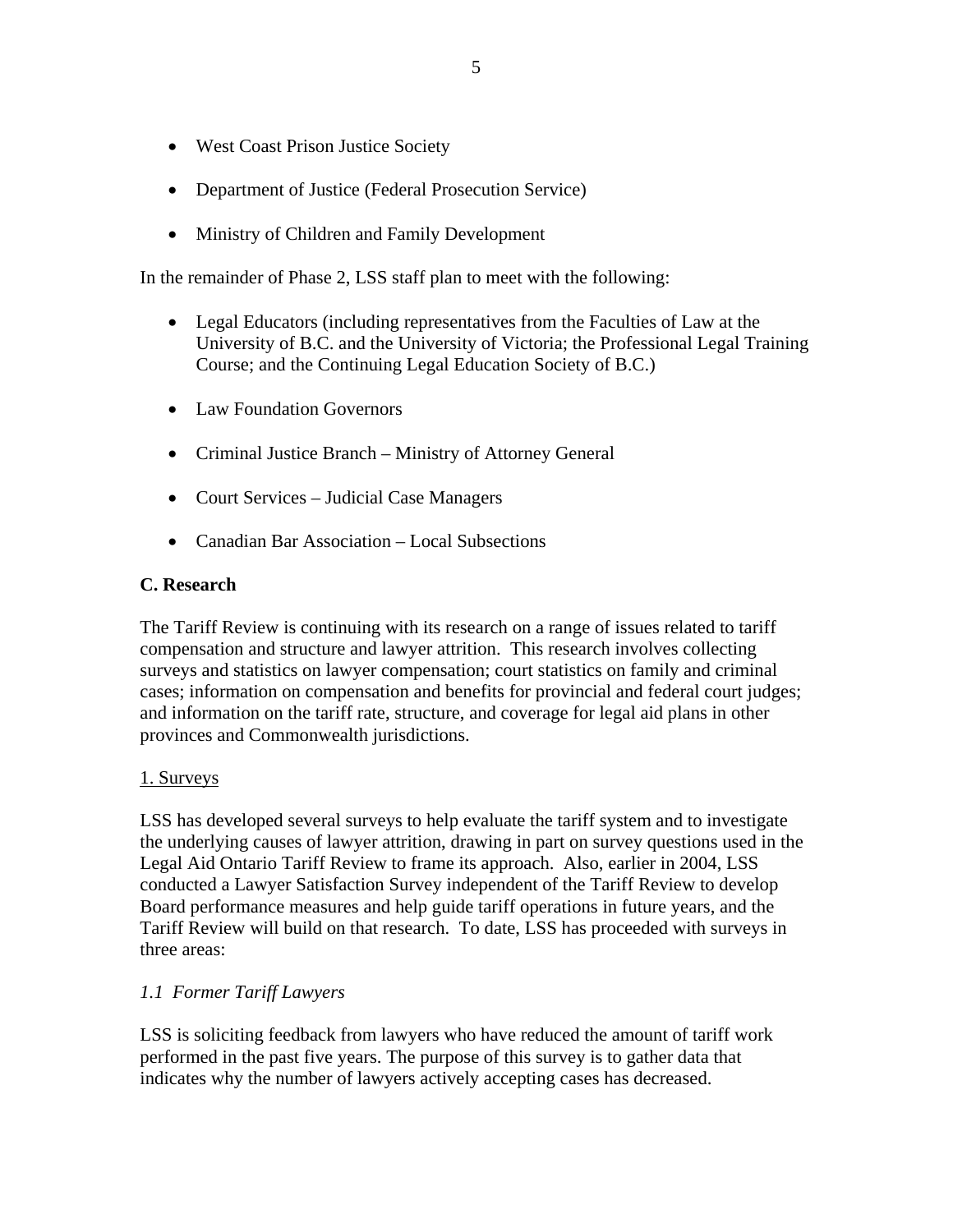LSS has generated a list of lawyers who have significantly reduced the number of referrals accepted since 1999. Of the 375 lawyers on this list, 82 are no longer in private practice, have retired or are deceased. LSS published the on-line survey in October and distributed emails to the target lawyers inviting them to respond. LSS has also conducted in-person and telephone interviews with a random sample of these lawyers to obtain qualitative feedback that will supplement the online survey results. The survey is scheduled to end on October  $31<sup>st</sup>$ , but may be extended to gather information from a sample large enough to adequately represent the bar.

# *1.2 New Lawyers*

LSS is surveying the opinions of new lawyers (those called to the B.C. Bar within the past five years) who have obtained vendor numbers but accepted few referrals. The purpose of this survey is to identify their reasons for refusing legal aid work, the regional and demographic factors affecting their decisions, the impact on service quality, and the measures that would persuade them to accept cases. LSS recently posted the on-line survey on the internet and sent out emails to about 100 new lawyers with links to the survey. The B.C. Branch of the CBA is also assisting with distribution of the survey.

# *1.3 LSS Staff*

LSS is also conducting a staff survey to solicit internal input on the tariff system from staff members who work with clients and the tariff bar. The survey involves in-person or telephone interviews with local agents and managing lawyers around the province, and covers such topics as lawyer attrition, attracting new lawyers, client needs and profiles, and options for changes.

# 2. Research on lawyer compensation

LSS staff continue to collect a range of information that will enable the Tariff Review to complete a sound analysis of tariff compensation. The information includes the following:

# *2.1 Legal aid compensation schemes in other jurisdictions*

LSS has collected information on the current legal aid rates and compensation mechanisms in other Canadian jurisdictions to update the data reported in the Legal Aid Ontario tariff review. It is also collecting similar information regarding lawyer compensation in other Commonwealth jurisdictions (England and Wales; Scotland; Australia; New Zealand).

# *2.2 Tariff reviews in other jurisdictions*

LSS has obtained copies of reports from other legal aid authorities that have conducted inquiries into compensation for private bar lawyers providing legal aid services, including a 1997 report by the New Zealand Legal Services Board on lawyer remuneration, a 2002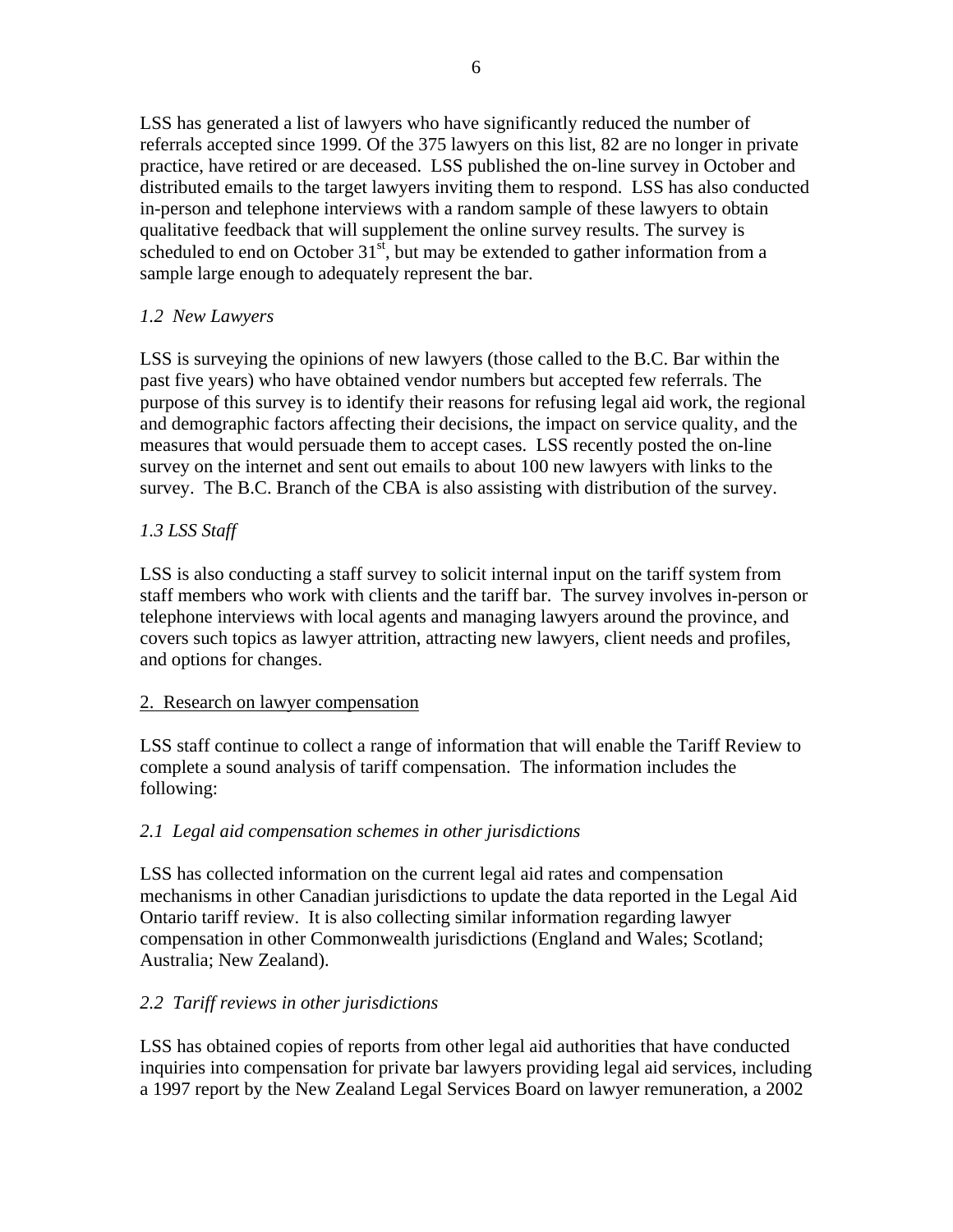national survey of family law practitioners conducted by National Legal Aid in Australia, and a Tariff Review by the Saskatchewan Legal Aid Commission in 2004.

# *2.3 Compensation rates for other government-funded lawyers*

LSS has compiled information regarding the rates paid by government, or government agencies, to private lawyers including ad hoc Crown (both federal and provincial), the Ministry of Children and Family Development (for Director's counsel), the Legal Services Branch of the Ministry of Attorney General, and the Insurance Corporation of B.C.. LSS has also obtained information on salary and benefits for Crown counsel employed by the provincial and federal governments.

# *2.4 Surveys and statistics regarding lawyer compensation*

Surveys and statistics on lawyer compensation collected to date include information obtained from *Canadian Lawyer* magazine's annual "Going Rate" survey; the B.C. Branch of the CBA.; the Law Society of British Columbia; and Statistics Canada. LSS is currently investigating other avenues to obtain current data specific to B.C., for example, purchasing income tax data from the Canada Revenue Agency or survey data from other private firms.

# *2.5 Internal LSS research on tariff lawyer compensation*

LSS is currently reviewing its Case Management System and other data to analyze historical rates of tariff compensation for lawyers and other professionals adjusted for inflation; the earnings and demographic profiles of tariff lawyers; and the adequacy of the hourly allotments.

# *2.6 Judicial compensation*

LSS has gathered data on salaries and benefits for both federally and provincially appointed judges.

# *2.7 Court statistics*

LSS is collecting court data from provincial government sources regarding the processing of criminal and family cases. This data will be useful in evaluating how the current tariffs relate to larger justice system trends.

# *2.8 Tariff Lawyer Compensation survey*

The existing data described above will be useful in establishing the broad parameters for lawyer compensation in B.C., but may not provide sufficient detail about the market conditions and economic profiles specific to current tariff lawyers. Accordingly, LSS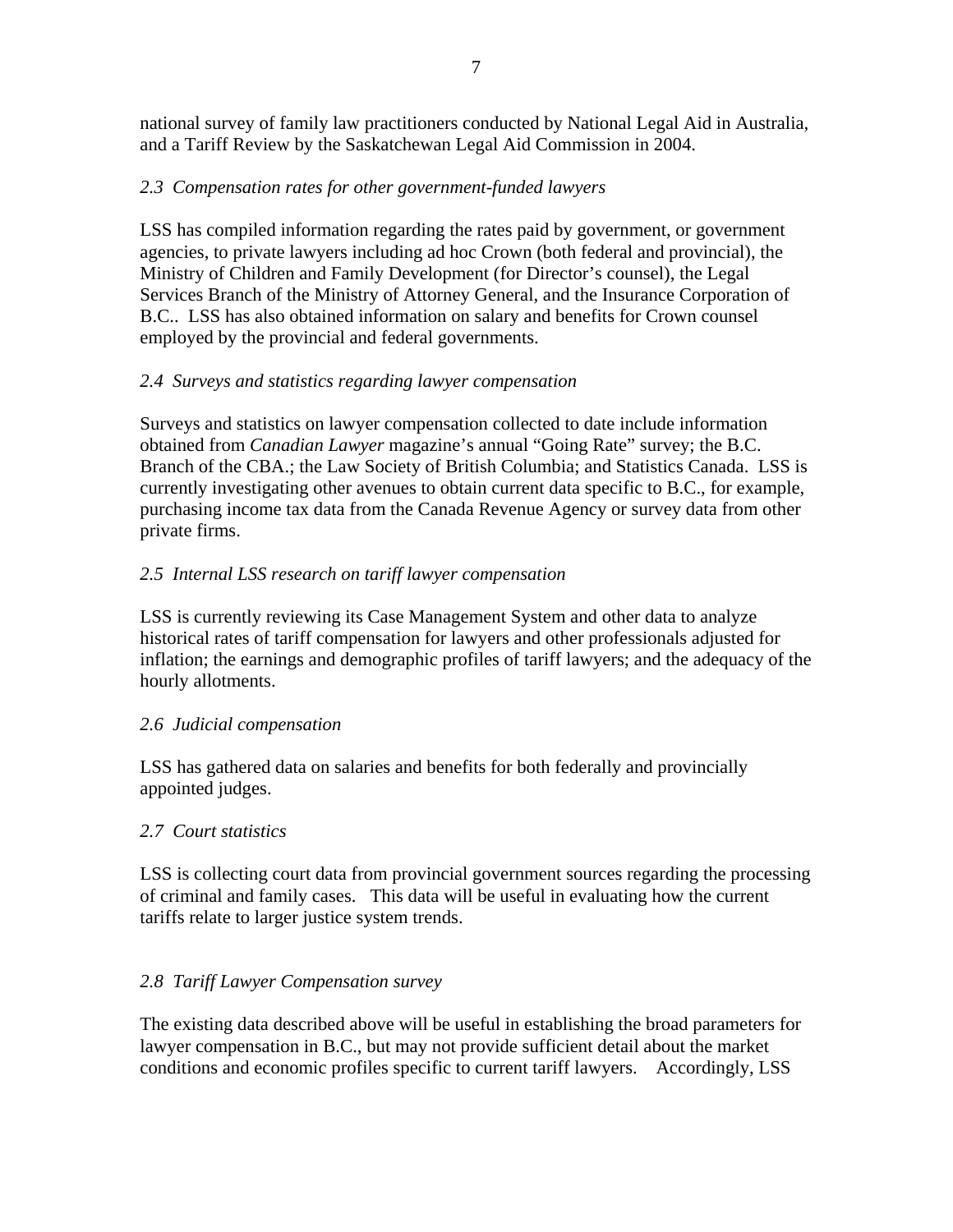expects to proceed with a targeted survey of tariff lawyers to solicit more specific details about such matters as:

- Comparable private rates in different communities for selected tariff services
- Proportion of income from legal aid
- Overhead costs
- Expected income levels
- The relationship between legal aid and private market rates

# *2.9 Research on Results-Based Compensation*

In Phase 1, tariff lawyers criticized the current tariffs for the low rate of compensation but also for the failure to reward lawyers for good results. Thus, a key focus in Phase 2 is to investigate options for reforming the tariffs to promote better results for LSS clients and greater efficiency in the justice system. In this respect, the evaluation of tariff compensation is closely linked to LSS initiatives in quality assurance.

To date, LSS staff have collected research materials on results-based compensation, performance pay and related topics. Performance pay is a well-established feature of compensation programs in the private sector, and it is becoming more common among larger private law firms. In the public sector, there is a substantial, and growing, body of literature on performance-related pay in fields such as health care and education, particularly in the United States. The health care models are of particular note, as the relationship between doctor, patient and third party funder (whether government, union, or insurance company) parallels the relationship between LSS, lawyer and client. In both health care and education, the performance-based pay systems tend to be administratively complex, involving development of performance measures, collection and analysis of performance data, and distribution of rewards.

The literature surveyed to date identifies some key principles for developing a resultsbased compensation system:

- Implementing results-based compensation may require a fundamental shift in the work culture of an organization.
- Ideally, the compensation system should support and direct the efforts of service providers towards realization of an organization's strategic objectives.
- Rewards must be salient. To promote desired behaviours, an organization must clearly and consistently communicate the specific behaviours that will be rewarded.
- An effective results-based system will offer meaningful rewards, that is, rewards that are substantial enough to make a difference to service providers.
- The rewards, and the process used to allocate them, must be fair and transparent. People may accept the principle of pay for performance but will object to inequities in its implementation, and a performance pay system will fail if participants perceive it as unfair.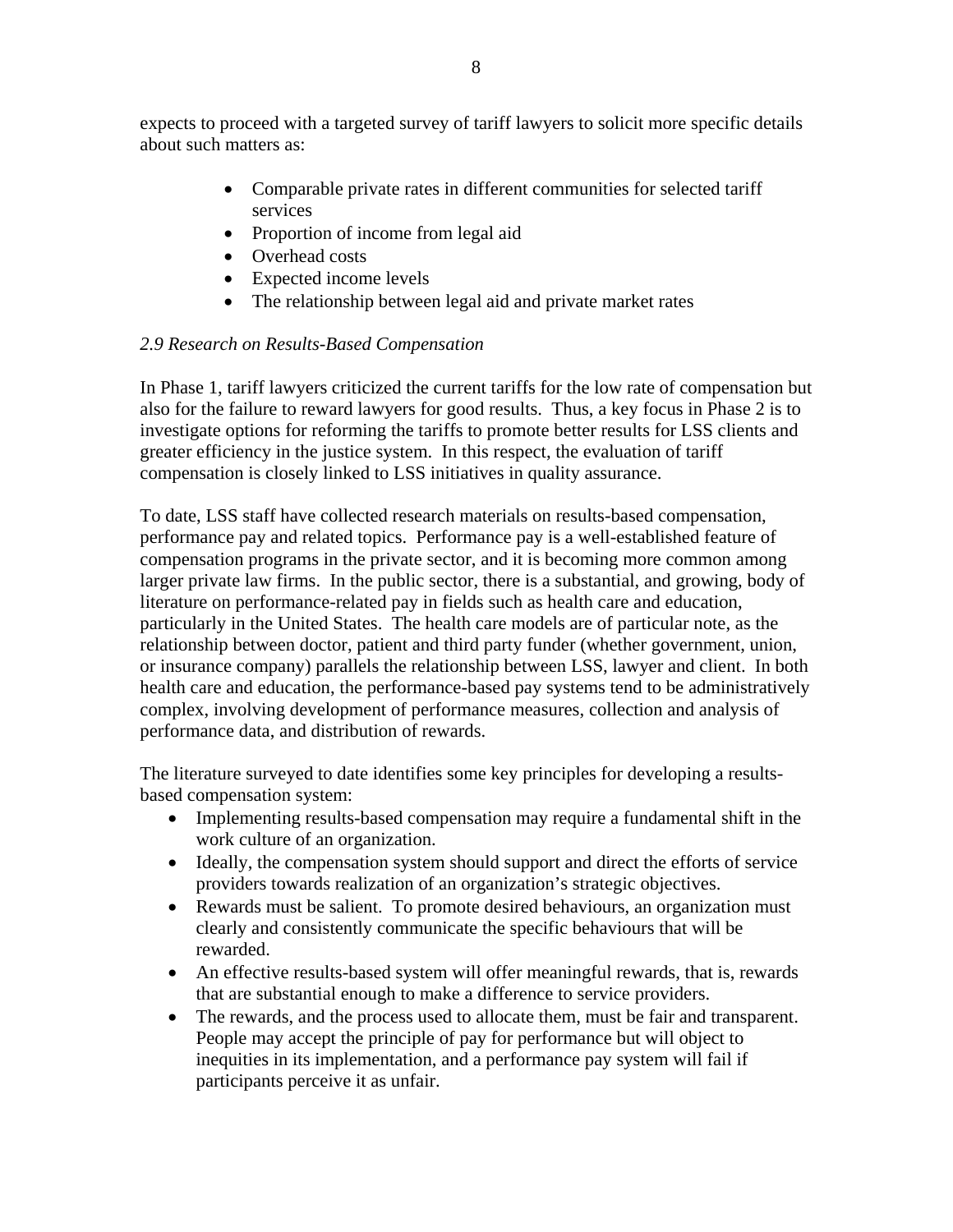- Rewards must be contingent on the performance of desired behaviours, but not on factors that are outside the service providers control.
- Implementing results-based compensation requires participation of those affected from an early stage, in design, implementation, and ongoing improvement.

LSS staff have conducted several brainstorming sessions to begin to identify options for implementing the principles of results-based compensation in the tariff system. The options reflect a range of solutions, some building on existing LSS practices and others involving administratively complex and far-reaching changes. Some examples include:

- Expanding the existing extra fees process to allow lawyers to request additional compensation where their efforts produced good results that the tariffs failed to properly reward.
- Increasing preparation hours to encourage lawyers to put more time into front-end assessment of the case and promote early resolution where appropriate.
- Incorporating elements of performance pay into tariff compensation. This might entail development of performance measures at different scales (e.g. individual cases, individual caseloads, or each tariff as a whole) and across different dimensions of service (e.g. client management, case management, resource management, and case outcomes). LSS would establish benchmarks for those performance measures based on the current tariffs, and then reward lawyers, individually or collectively, for improvements over time.

As research to date has not identified any performance pay models that are readily transferable to the LSS context, LSS staff will require the time remaining in Phase 2 to continue evaluating results-based compensation. It should be noted that results-based compensation only partially addresses the concerns of the tariff bar. At this stage, lawyers' principal concern remains the low level of compensation. Tariff lawyers are more likely to support a shift towards a more results-oriented compensation system if it is accompanied by significant increases in compensation rates. Also, during Phase 1, tariff lawyers identified administrative barriers to participation, and recommended that LSS reduce bureaucracy and streamline its administration. Whatever options are ultimately recommended, implementing results-based compensation may well place additional administrative burdens on tariff lawyers, and require additional staff time and resources. In this sense, there is a tension between implementing a results-based system and satisfying other concerns of the tariff bar. In determining whether, or to what extent, it should adopt a more results-based system, LSS will need to reconcile these competing objectives and ensure that any changes enjoy the support of the tariff bar.

#### 3. Financial analyst and compensation consultant

As outlined in the Phase 1 report, the Phase 2 plan anticipated that LSS would retain an independent financial analyst or actuarial to review the statistics, survey results, and other data collected and develop a reasoned analysis to support recommendations for changes in the tariff rate. LSS will also retain a compensation consultant with expertise in the